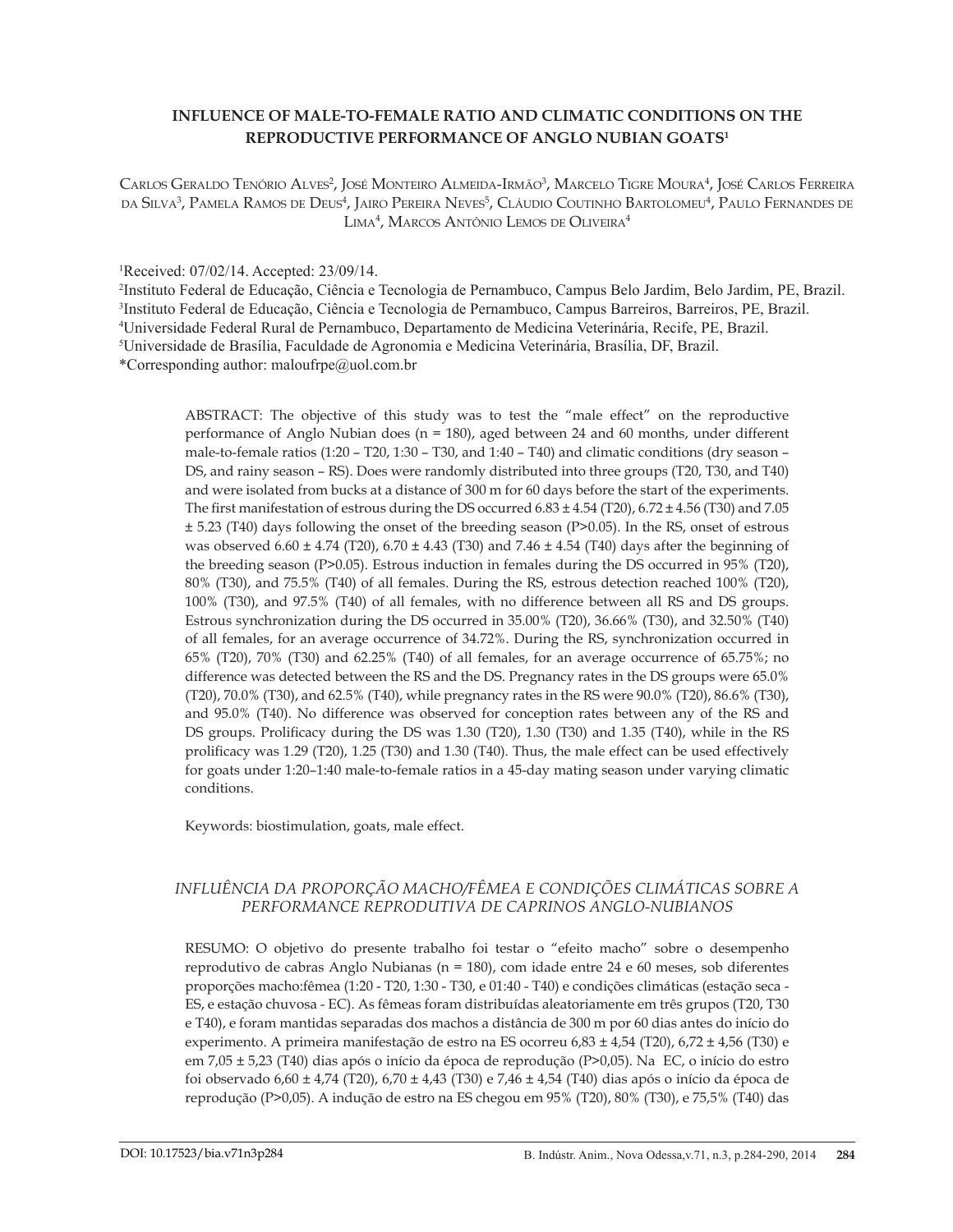fêmeas. Na EC, a detecção do estro atingiu 100% (T20), 100% (T30), e 97,5% (T40), sem diferença entre as épocas do ano. Sincronização de estro durante ES ocorreu em 34,72%, 35,00% (T20), 36,66% (T30), e 32,5 % (T40) das fêmeas. Na EC, a sincronização ocorreu em 65,75% das fêmeas, 65% (T20), 70% (T30) e 62,25% (T40), sem apresentar diferença estatística (P>0,05) entre EC e ES. A taxa de gestação nos grupos ES foi de 65,0% (T20), 70,0% (T30), e 62,5% (T40), enquanto que em EC foi de 90,0% (T20), 86,6% (T30), e de 95,0% (T40), sem diferença estatística (P>0,05) entre EC e ES. A prolificidade durante ES foi 1,30 (T20), 1,30 (T30) e 1,35 (T40) e na EC foi 1,29 (T20), 1,25 (T30) e 1,30 (T40). Em conclusão, o efeito macho pode ser utilizado com as proporções 1:20-1:40 macho:fêmea, em estação de monta de 45 dias de duração sob condições climáticas diferentes.

Palavras-chave: bioestimulação, cabras, efeito macho.

## **INTRODUCTION**

Goat production is an economically significant activity in many parts of the world, such as South America (particularly Brazil), Africa, and Asia. The majority of goat producers in these regions rely primarily on rearing their stock on native pasturelands, with limited adoption of modern livestock management practices (e.g., mating control). Meat and milk production yields are low and variable under these circumstances, rendering the profit potential questionable (MEDEIROS *et al.*, 1994).

The ever-growing demand for goat products reinforces the need for the implementation and refinement of more sophisticated management practices and their integration with traditional production systems in order to improve income potential (Sampaio *et al*., 2006). The benefits of modern techniques such as estrous synchronization, artificial insemination, and embryo transfer for goat production are well established, but implementing these procedures in regions such as northeast Brazil or Africa is economically and technically challenging due to the relative inefficiency of traditional goat production systems (Mobini *et al*., 2005). The limited capacity of producers to invest in expensive new technologies, combined with the high cost of the hormones and associated equipment and materials required to induce and synchronize estrous, are factors that hinder the wider utilization of such procedures (Simplício *et al*., 2002). In addition, producers are often reluctant to incorporate the use of hormones into production systems because of the increasing consumer demand for hormone-free animal products (Solis, 2008).

The "male effect" technique, a procedure that induces and synchronizes estrous naturally in females, is a potential alternative to hormone-based protocols (Chemineau, 1983; Lima *et al*., 2000; Horta and Gonçalves, 2006). Removing bucks from a flock

and then reintroducing them three or four weeks later increases LH pulsatile frequency and induces estrous behavior, and subsequent ovulation, in does (Walkden-Brown *et al*., 1999; Chemineau *et al.*, 2006). This simple breeding practice can yield homogeneous clusters of offspring, resulting in more consistent and less costly milk and meat production (Horta and Gonçalves, 2006; Lima, 2006).

According to Chemineau (1987), reproductive activity can be stimulated effectively by increasing the proportion of sexually active males within a flock, which induces more females to estrous and subsequent ovulation. It is still necessary, however, to maintain a male-to-female ratio between 5% and 10% to maximize the reproductive potential of the flock.

The objective of the present research was to test the male effect on goat reproductive behavior and performance under various male-to-female ratios and contrasting climatic conditions.

#### **MATERIAL AND METHODS**

The experiments were conducted in Sertânia (latitude 8°05′S 37°16′W; altitude 558 meters), a city in the Brazilian state of Pernambuco. Sertânia is hot and semi-arid, with an average annual temperature of 25ºC and average annual precipitation of 431 mm. Although the rainy season extends from February to June, the majority of rainfall occurs in March and April.

Adult Anglo Nubian bucks (n = 3) were separated from does 60 days before the start of the mating season and were kept in individual pens at a distance of 300 meters from the females to prevent visual, auditory and olfactory contact between the sexes. In both the dry season (DS) and the rainy season (RS), food supplied to the bucks consisted of hay (*Pennisetum purpureum*, Schum.), 0.2 kg of a food supplement concentrate specifically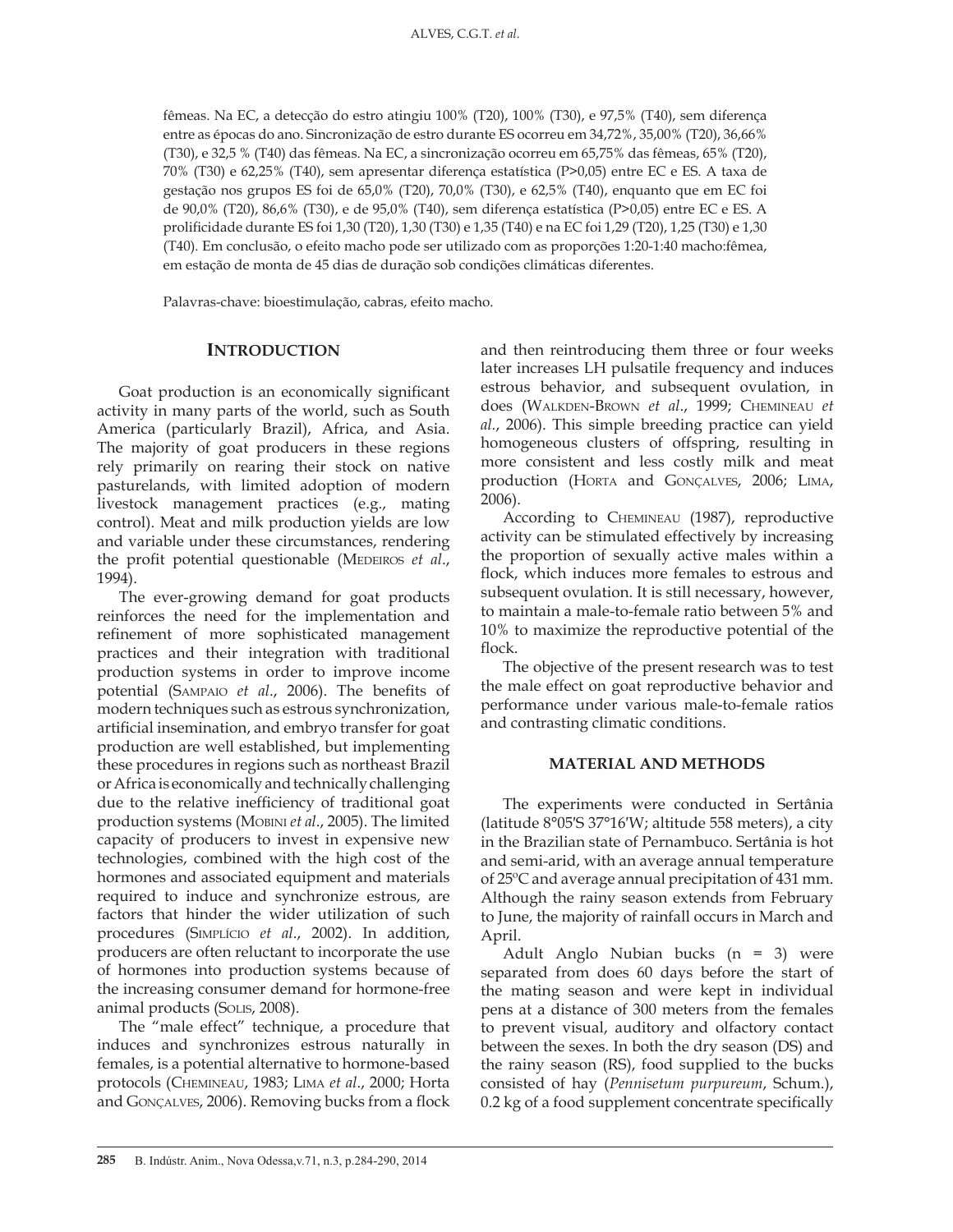formulated for goats (DuRancho®, Rancho Alegre, Recife, Pernambuco, Brazil), and 0.2 kg of grain corn (*Zea mays*, L). Does were permitted to graze in the morning in pastures consisting of native caatinga vegetation and cultivated grass (*Cenchrus ciliaris*, L.). During the breeding season, bucks were allowed to graze with their respective female lot. Bucks and does both received additional grass silage (*Pennisetum purpureum,* Schum.) during the DS, and all animals were given unrestricted access to mineral salts and water.

Bucks were subjected to an andrologic evaluation one day prior to the beginning of the mating season, as recommended by CBRA (1998), to ascertain their reproductive status. Upon being introduced randomly into a flock, bucks were marked in the breastbone region with a mixture of grease and dye (4:1) every ten days to score females in estrous. Goats were observed for one hour twice daily (6:00 and 16:00) by trained personnel for signs of estrous behavior.

A flock of 180 pluriparous Anglo Nubian does were individually identified by numbered plastic ear rings and randomly distributed among treatments. They were weighed and scored for their physical condition, as previously described by Gonzalez-Stagnaro (1991). Female reproductive status was evaluated by ultrasound (as proposed by Santos *et al*. (2004)) and vaginoscopy (adapted for goats by Grunert *et al.* (2005ab) one day prior to the beginning of the mating season. Serum concentrations of progesterone (P4), determined by chemiluminescence, were used to evaluate the stage of estrous; females that showed a P4 concentration higher than 1 ng/mL were scored as cycling (MORALES *et al.*, 2003). Samples of blood serum were collected the day before the onset of the mating season and were stored at –20°C.

The DS was considered to last from September 9th to October 24th, and the RS breeding season from March 6th to April 20th. Animals were randomly allocated to experimental groups according to the following male–to–female ratios: 1:20 (T20), 1:30 (T30) and 1:40 (T40).

Pregnancy diagnosis was conducted by ultrasound sixty days after the last detection of estrous (Santos *et al*., 2004).

The results were analyzed using descriptive statistics. The student's t-test (T) was used to compare averages, whereas chi-squared and Fisher's exact tests were used to compare binomial data. The level of significance was set at 5% for all statistical tests.

#### **RESULTS**

The average weights of the females at the start of

each treatment conducted during the DS were 37.5 kg (T20), 36.80 kg (T30) and 36.40 kg (T40), while the average weights of the females at the start of each treatment conducted during the RS were 37.35 kg (T20), 36.80 kg (T30) and 36.44 Kg (T40).

During the DS, incidence of estrous occurred up to the 25th day of the 45-day mating season (Figure 1). The highest concentration of estrous was observed up to the 10th day in all treatments, with no difference (P>0.05) between groups. During the first five days of the mating season, 34.72% of the females displayed synchronized estrous, with 35.00% in T20, 36.66% in T30 and 32.50% in T40. Similar patterns were observed during the RS (Figure 2). However, in this season, the highest concentration of estrous occurred up to the 5th day in all treatments, regardless of the male-to-female ratio. In the first five days of the mating season, 65.75% of the does displayed synchronized estrus, with 65% in T20, 70% in T30 and 62.25% in T40.







**Figure 2. Distribution of estrous in Anglo Nubian goats using different male-to-female ratios in a 45-day breeding season during rainy season.**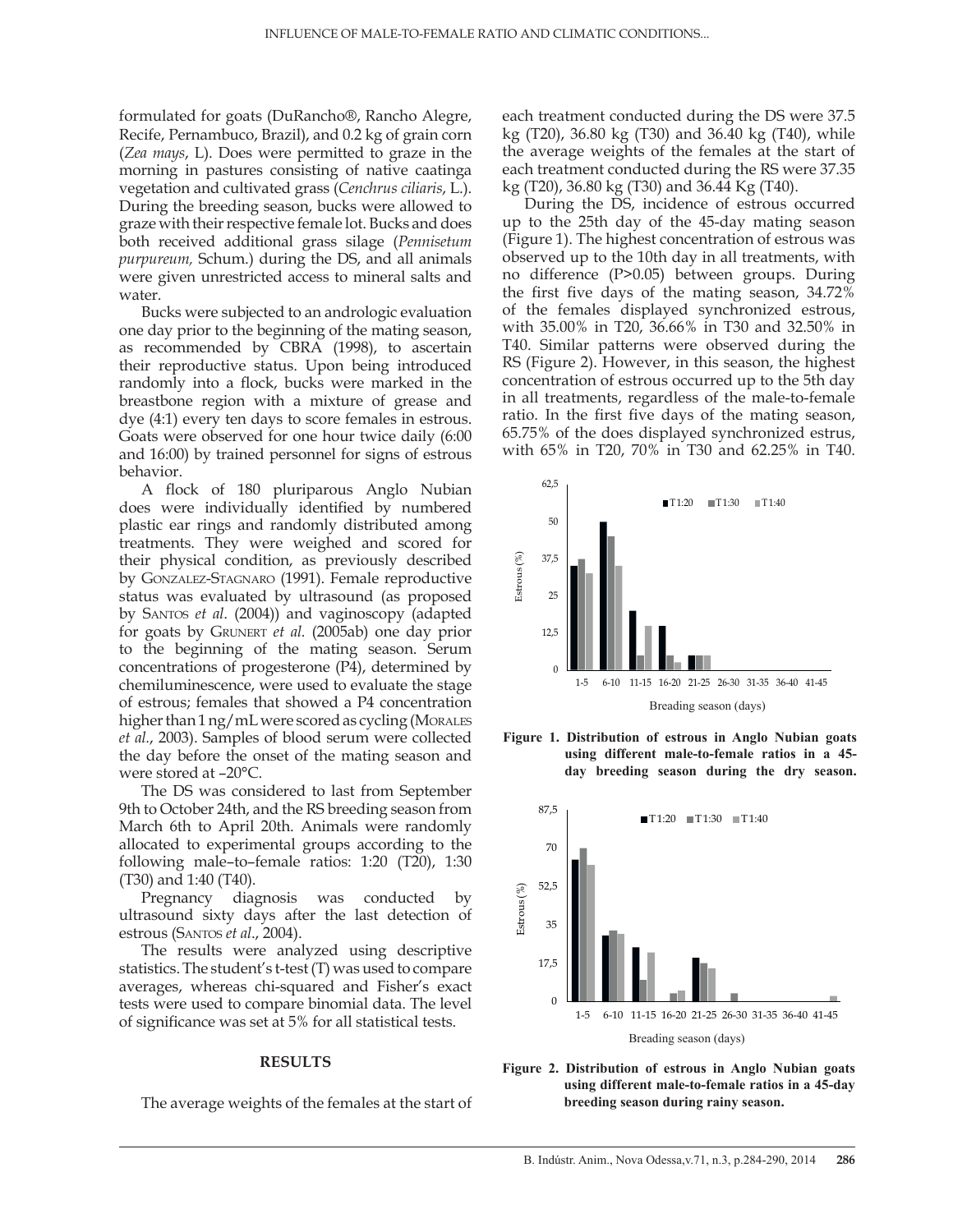Several does showed signs of estrous on the first day of exposure to bucks, independent of the maleto-female ratio or prevailing climatic conditions (Table 1). The average time between the onset of the breeding season and first estrous was similar among groups.

The total percentage of estrous during the DS was 95% (T20), 80% (T30), and 75% (T40); during the RS, and the total percentage of estrous was 100% (T20), 100% (T30) and 97.50% (T40). There was no significant difference between these periods (Table 2).

P4 serum concentration was determined as a biochemical assay for reproductive cyclicity (Table 3). P4 concentrations were lower in all treatments during the DS as compared to the RS, but there were also few cyclic females in all treatments during the DS only (Table 3). Pregnancy rates during the DS were 65.0% (T20), 66.6% (T30) and 62.5% (T40), with no significant difference (P>0.05) between treatments (Table 4). Pregnancy rates during the RS were 90.0% (T20), 86.6% (T30) and 87.5% (T40), and there was no significant difference (P>0.05) between the treatments. Prolificacy during the DS was 1.30 (T20), 1.30 (T30) and 1.24 (T40), while during the RS, prolificacy was 1.29 (T20), 1.25 (T30) and 1.30 (T40) (P>0.05).

**Table 1. Time to first estrous of Anglo Nubian female goats subjected to the male effect under different climatic conditions and male-to-female ratios of 1:20 (T20), 1:30 (T30) and 1:40 (T40)**

|        |                 | Time to manifestation of first estrous (days) |         |                      |  |
|--------|-----------------|-----------------------------------------------|---------|----------------------|--|
| Season | Treatment       | Minimum                                       | Maximum | Average <sup>1</sup> |  |
| Dry    | <b>T20</b>      |                                               | 19      | $6.83 \pm 4.57$      |  |
|        | <b>T30</b>      |                                               | 20      | $6.72 \pm 4.56$      |  |
|        | T40             |                                               | 21      | $7.05 \pm 5.23$      |  |
| Rainy  | T <sub>20</sub> |                                               | 21      | $6.60 \pm 4.74$      |  |
|        | <b>T30</b>      |                                               | 23      | $6.70 \pm 4.43$      |  |
|        | T40             |                                               | 23      | $7.46 \pm 4.54$      |  |

1 No significant difference was observed (P>0.05).

**Table 2. Incidence of different estrous types of Anglo Nubian female goats subjected to the male effect under different climatic conditions and male-to-female ratios of 1:20 (T20), 1:30 (T30) and 1:40 (T40)**

|                                        | Season            |                   |                   |                   |                    |                   |  |
|----------------------------------------|-------------------|-------------------|-------------------|-------------------|--------------------|-------------------|--|
| Estrous Type                           | Dry               |                   |                   | Rainy             |                    |                   |  |
|                                        | <b>T20</b>        | <b>T30</b>        | T <sub>40</sub>   | <b>T20</b>        | <b>T30</b>         | T <sub>40</sub>   |  |
| Single estrous                         | 11<br>$(57.80\%)$ | 18<br>$(75.00\%)$ | 22<br>$(73.30\%)$ | 13<br>$(65.00\%)$ | 19<br>$(63.34\%)$  | 24<br>$(61.53\%)$ |  |
| Short cycle<br>$(517 \text{ days})$    | 8<br>$(42.10\%)$  | 6<br>$(25.00\%)$  | 8<br>$(26.66\%)$  | 6<br>$(30.00\%)$  | 8<br>$(26.66\%)$   | 12<br>$(30.76\%)$ |  |
| Normal cycle<br>$(17-25 \text{ days})$ |                   |                   |                   | $(5.00\%)$        | 3<br>$(10.00\%)$   | 3<br>$(7.69\%)$   |  |
| Total                                  | 19<br>$(95.00\%)$ | 24<br>$(80.00\%)$ | 30<br>$(75.00\%)$ | 20<br>(100.00)    | 30<br>$(100.00\%)$ | 39<br>$(97.50\%)$ |  |

No significant difference was observed (P>0.05).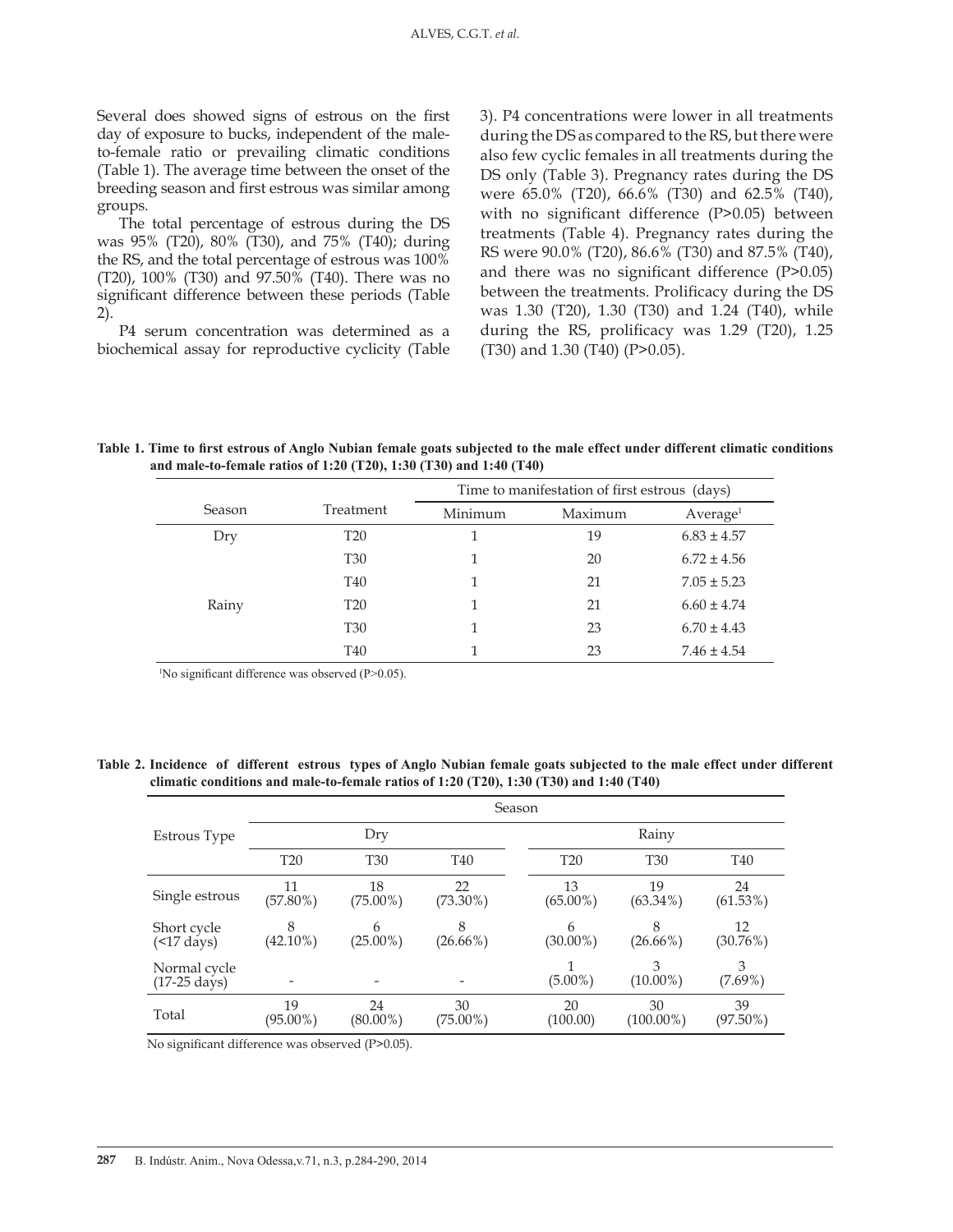### **Table 3. Progesterone (P4) concentrations in the blood of Anglo Nubian female goats subjected to the male effect under different climatic conditions, cyclicity conditions and male-to-female ratios of 1:20 (T20), 1:30 (T30) and 1:40 (T40)**

|        |                      | Number of | P <sub>4</sub>    | Cyclicity      |                |  |
|--------|----------------------|-----------|-------------------|----------------|----------------|--|
| Season | Treatment<br>animals |           | (ng/mL)           | Cyclic         | Acyclic        |  |
| Dry    | <b>T20</b>           | 20        | $0.64 \pm 0.48$ a | $3(15.0\%)$ a  | $17(85.0\%)$ a |  |
|        | <b>T30</b>           | 30        | $0.70 \pm 0.50$ a | $6(20.0\%)$ a  | 24 (80.0%) a   |  |
|        | T <sub>40</sub>      | 40        | $0.64 \pm 0.52$ a | $7(17.5%)$ a   | 33 (82.5%) a   |  |
| Rainy  | <b>T20</b>           | 20        | $1.23 \pm 0.42$ b | 18 (90.0%) a   | $2(10.0\%) b$  |  |
|        | <b>T30</b>           | 30        | $1.28 \pm 0.44$ b | 27 (90.0%) a   | $3(10.0\%) b$  |  |
|        | T <sub>40</sub>      | 40        | $1.24 \pm 0.45$ b | $34(85.0\%)$ a | $6(15.0\%) b$  |  |

Different capital letters in the same column indicate significant differences (P<0.05) by chi-squared and Fisher's exact tests.

#### **Table 4. Pregnancy rates of Anglo Nubian goats subjected to the male effect under different climatic conditions and male-to- -female ratios of 1:20 (T20), 1:30 (T30) and 1:40 (T40)**

|                | Season          |              |             |  |             |             |             |  |
|----------------|-----------------|--------------|-------------|--|-------------|-------------|-------------|--|
| Pregnancy      | Dry             |              |             |  | Rainy       |             |             |  |
|                | T <sub>20</sub> | <b>T30</b>   | <b>T40</b>  |  | <b>T20</b>  | <b>T30</b>  | <b>T40</b>  |  |
| First estrous  | 8               | 14           | 20          |  | 12          | 18          | 22          |  |
|                | (72.72%)        | (77.77%)     | $(90.90\%)$ |  | $(92.30\%)$ | (94.73%)    | $(81.48\%)$ |  |
| Second estrous | 5               | 6            | 5           |  | 6           | 6           | 11          |  |
|                | $(62.50\%)$     | $(100.00\%)$ | $(62.50\%)$ |  | $(85.71\%)$ | $(85.71\%)$ | $(91.66\%)$ |  |
| Third estrous  |                 |              |             |  |             | 2           | 2           |  |
|                |                 |              |             |  |             | $(66.66\%)$ | $(66.66\%)$ |  |
| Total          | 13              | 20           | 25          |  | 18          | 26          | 35          |  |
|                | $(65.00\%)$     | $(66.60\%)$  | $(62.50\%)$ |  | $(90.00\%)$ | $(86.60\%)$ | $(87.50\%)$ |  |

No significant difference was observed (P>0.05).

### **DISCUSSION**

The potency of the male effect is proportional to anestrous intensity: the higher the anestrous intensity, the lower the frequency of estrous and the higher the incidence of short estrous cycles produced in response to the male effect (Chemineau, 1983, 1987). The results found in the present research were in accordance with this model during the DS, which is the season when most goats were acyclic (confirmed by low P4 concentration). However, the incidence of short estrous cycles was not affected by either cyclic or acyclic conditions. Physiologically, estrous cycles in small ruminants are highly variable in duration, and under conditions of gonadotropin deprivation, precocious corpus luteum regression ultimately leads to short estrous cycles. However, under the male effect, LH release is substantially increased even in cycling females (Abecia *et al.*, 2012), possibly leading to improved quality of corpus luteum regardless of cyclicity conditions.

The male effect, independent of the maleto-female ratio, was shown to be effective in stimulating reproductive activity in goats, especially in the RS, during which estrous synchronization in females ranged from 60% to 70%. This outcome is in contrast with recommendations by Chemineau (1987). The introduction of a male to an isolated, female-only flock triggers a pre-ovulatory LH peak that stimulates final follicular development, oocyte maturation, and subsequently induces ovulation (Shelton, 1960; Martin *et al*., 1986; Chemineau, 1987;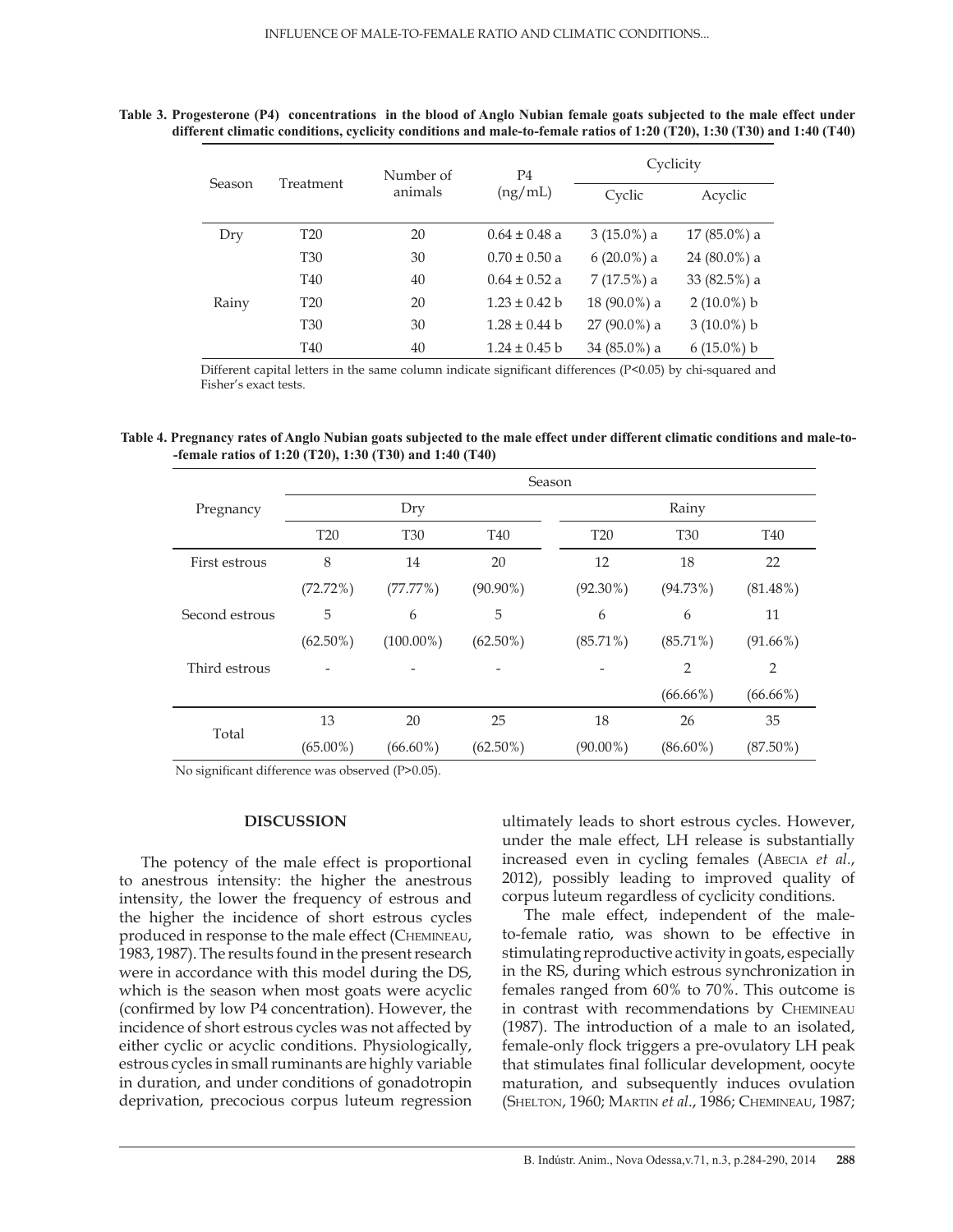Lima *et al*., 2000), even in cycling females (Abecia *et al.*, 2012). This phenomenon suggests that the male effect may induce an incidence of estrous within the first ten days of a breeding season equal to that attained through the application of pharmacological substances, such as luteolytic (Lima *et al*., 2000).

One factor that may have contributed to the rapid manifestation of estrous after exposure to males is the lack of reproductive seasonality in small ruminants under tropical conditions, as is prevalent in northeastern Brazil, combined with the fact that the male effect induces gonadotropins that support rapid follicular growth, followed by estrous and ovulation (Martin *et al*., 1986; Chemineau, 2006). It is also important to note that the more remarkable results obtained during the RS could be due to the quality of available food. Although supplemental grass silage was included in the animals' diet in the DS, it may not have been sufficient to overcome nutritional deficits, particularly of nutrients (such as β-carotene) that aid in corpus luteum formation and function (LOTTHAMMER, 1979; ANDRIGUETTO et al., 2004).

It has been shown previously that a breeding season ranging from 15–25 days is sufficient to obtain high pregnancy rates in Anglo Nubian goats (Shelton, 1960; Ott *et al*., 1980; Lima, 2006; Luna-Orozco *et al*., 2008; Almeida-Irmão *et al*., 2009). The present research offers further support for this observation, based on the fact that, because of the variable duration of the estrous cycle in goats, two or more estrus can be detected in a period of 35 days (Chemineau, 1983; Chemineau *et al*., 1986; Lima *et al*., 2000; Jainudeen *et al*., 2004). Pregnancy rates were similar between groups. The results of the initial series of matings were similar to those of FOLCH *et al*. (1993); it is clear, therefore, that the first ovulation in goats can be fertile, as noted by Chemineau (1987). In general, pregnancy rates and prolificacy were not influenced by the male-to-female ratio, reinforcing the perspective that all male-to-female ratios tested are sufficient for generating high rates of pregnancy.

In conclusion, the male effect can be used effectively for goats under 1:20-1:40 male-to-female ratios in a 45-day mating season under varying climatic conditions, if some critical requirements – such as nutrition, body score condition, body weight and postpartum period – are met.

#### **ACKNOWLEDGMENTS**

We would like to thank CNPq and FACEPE for the financial support of the study. M.T. Moura is a CAPES post-doctorate fellow.

#### **REFERENCES**

ABECIA, J.A.; FORCADA, F.; GONZÁLEZ-BULNES, A. Hormonal control of reproduction in small ruminants. **Animal Reproduction Science**, v.130, p.173-179, 2012.

ALMEIDA-IRMÃO, J.M.; TEIXEIRA, T.F.; AGUIAR FILHO, C.R.; FREITAS NETO, L.M.; CHAVES, R.M.; LIMA, P.F.; OLIVEIRA, M.A.L. Avaliação da proporção reprodutor/fêmea sobre o desempenho reprodutivo de cabras da raça Anglo-Nubiana em época seca. In: CONGRESSO BRASILEIRO DE REPRODUÇÃO ANIMAL, 18., 2009, Belo Horizonte. **Anais...** Belo Horizonte: CRBA, 2009. p.121.

ANDRIGUETTO, J.M.; PERLY, L.; MINARDI, I.; GEMAEL, A.; FLEMMING, J.S.; SOUZA, G.A.; BONA FILHO, A. Os prínicipios nutritivos e suas finalidades nutricionais. In:\_\_\_\_\_\_\_\_. **Nutrição Animal**. São Paulo: Nobel, 2006. v.1, p.89-255.

CBRA - COLÉGIO BRASILEIRO DE REPRODUÇÃO ANIMAL. **Manual para exame e avaliação de sêmen animal**. 2. ed. Belo Horizonte: CBRA, 1998. 49p.

CHEMINEAU, P. Effects on estrus and ovulation of exposing Creole goats to the male three times a year. **Journal of Reproduction Fertility**, v.67, p.65-72, 1983.

CHEMINEAU, P. Sexual behavior and gonadal activity during the year in the tropical creole goat. 1. female estrous behaviour and ovarian activity. **Reproduction Nutrition Development**, v.26, p.441-452, 1986.

CHEMINEAU, P. Possibilities for using bucks to stimulate ovarian and estrous cycles in anovulatory goats a review. **Livestock Production Science**, v.17, p.135-147, 1987.

CHEMINEAU, P.; PELLICER-RUBIO, M.T.; LASSOUED, N.; KHALDI, G.; MONNIAUX, D. Male-induced short estrous and ovarian cycles in sheep and goats: a working hypothesis. **Reproduction Nutrition Development**, v.46, p.417-429, 2006.

FOLCH, J.; GONZALEZ, F.; ALABART, J.L. "Efeito macho" en cabras Blanca Celtibérica. In: JORNADAS SOBRE PRODUCCIÓN ANIMAL, 5., 1993, Zaragoza. **Anais...**Zaragoza: ITEA, 1993. p.454-455.

GONZALEZ-STAGNARO, C. Control y manejo de los factores que afectan al comportamiento reproductivo de los pequeños rumiante en el mediotropical. In: INTERNATIONAL SYMPOSIUM ON NUCLEAR AND